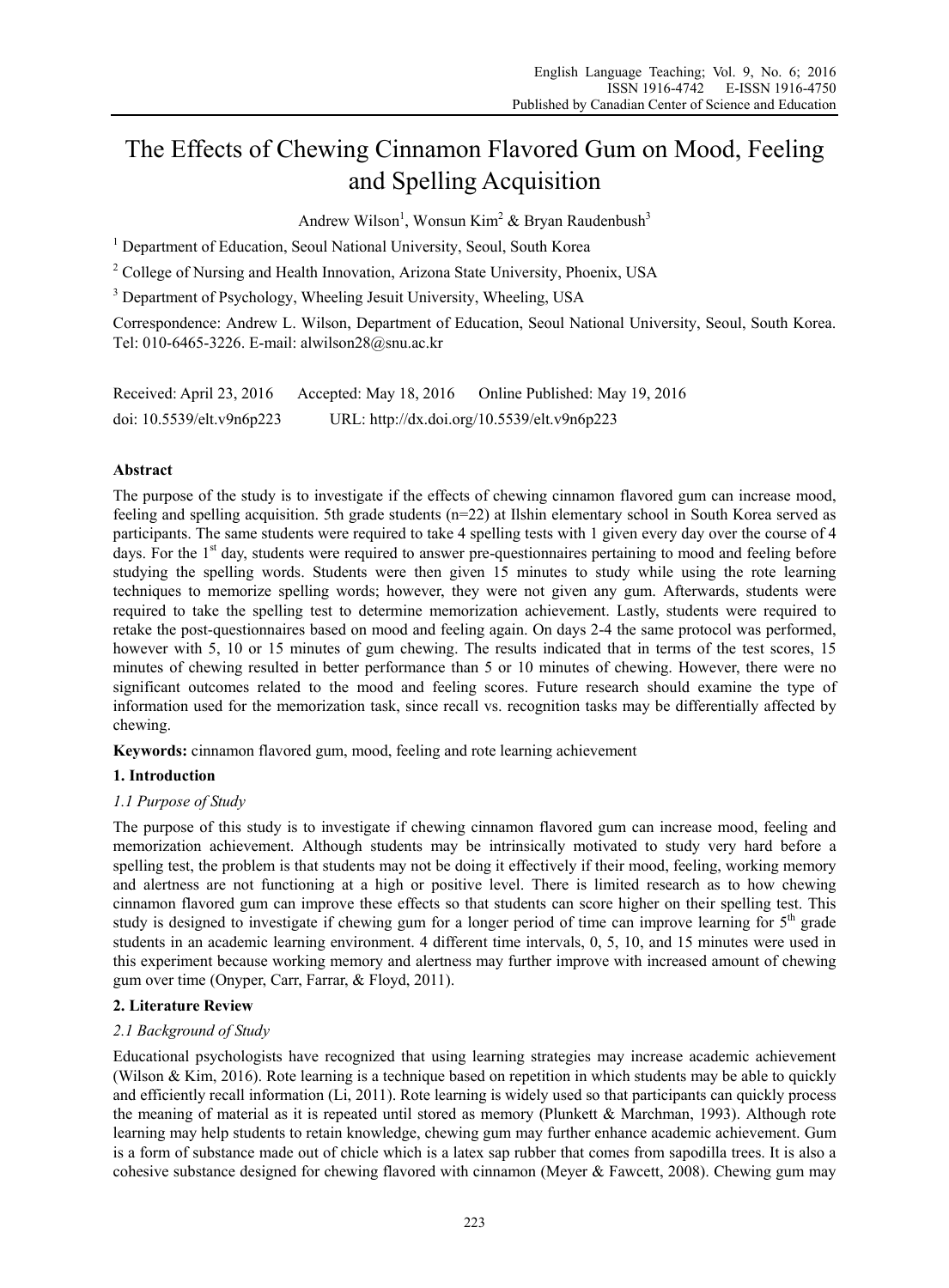help with rote learning because the brain will be able to store data faster into working memory due to the fact that glucose is sent into the bloodstream faster and the release of insulin can significantly improve brain power (Stephens & Tunney, 2004). When students chew gum it can also improve their ability to concentrate due to increased attention span and level of alertness (Hinaro & Onozuka, 2015). According to Onyer et al., (2011) the effects of chewing gum may be most effective within 15-20 minutes. Students that chewed gum within that allotted amount of time were able to recall 25-50 percent more items on a battery of tests showing a list of 30 words displayed one at a time. However, students that chewed gum past the 20 minute mark showed memory levels drop back to baseline. Because of these findings, we hypothesize that if students chew gum for a longer period of time before the 20 minute mark then memorization can be achieved through higher vocabulary spelling test scores.

Although there is significant evidence that chewing gum may improve memory, we hypothesize that if students do not have positive mood and feeling while they are studying then it can hamper learning and memory achievement. Mood and feeling are defined as an emotional state of how people feel at a particular place and time. People's mood and feeling can be based on outside influences such as stimuli. For example, if students are in a stressful learning environment it can hinder performance levels. Such stimuli can occur due to detectable sensitivity changes in either the external or internal atmosphere (Forgas, 1998). The reason why mood and feeling are important is because negative mood may hinder the process in which students can process new information in an academic setting. Negative mood can also further lead to lower levels of metacognition and negatively affect performance even before learning occurs (Brand, Reimer, & Opwis, 2007). It is possible this negative mood can be altered through the administration of cinnamon scent. According to Raudenbush, Grayhem, Sears and Wilson (2009) not only can cinnamon scent enhance motivation, alertness and performance but it can also decrease fatigue and serve as a central nervous system stimulant. In addition, cinnamon scent may reduce symptoms of stress and frustration. Cinnamon also has a number of health benefits which may ultimately increase mood and feeling because it contains anti-inflammation and antioxidant properties which can help the body fight infections, repair tissue damage, slow cells from dying and help the body with weight management. Cinnamon may also reduce the risk of heart disease, lower blood pressure and reduce levels of cholesterol and triglycerides within the body (Anderson, 2008). Cinnamon is known to correct cognitive impairment and decrease Alzheimer's disease which is the progressive deterioration of the brain (Frydman-Marom et al., 2011).

#### *2.2 Research Questions & Hypotheses*

Based on the literature review, it is predicted that chewing cinnamon flavored gum will increase memorization achievement through higher test scores. It is also predicted that mood and feeling will be increased as well.

1. Do the effects of chewing cinnamon flavored gum for a longer period of time help further improve mood and feeling for the majority of elementary students?

1-1. Elementary students that chew cinnamon flavored gum for a longer period of time will further increase mood and feeling more than those who chew for a shorter period of time.

1-2. Elementary students that chew cinnamon flavored gum for a shorter period of time will not increase mood and feeling as much.

2. Do the effects of chewing cinnamon flavored gum for a longer period of time help further improve rote learning achievement for the majority of elementary students?

2-1. Elementary students who chew cinnamon flavored gum for a longer period of time will increase rote learning achievement more.

2-2 Elementary students who chew cinnamon flavored gum for shorter periods of time will not increase rote learning achieve as much.

#### **3. Method**

#### *3.1 Participants*

A total of twenty-two 5<sup>th</sup> grade elementary students participated in the study. All participants were from the same elementary school in South Korea and the study took place from Feb 15-19, 2016 after 1:00 pm. Participants were recruited by teachers in every 5th grade class. Flyers were produced to promote the study and distributed to all 5th grade students. To ensure that CITI policy was in effect, all students were required to return a signed letter of consent from their parent or guardian. Those students that did not bring back a letter of consent did not participate in the study and were dismissed.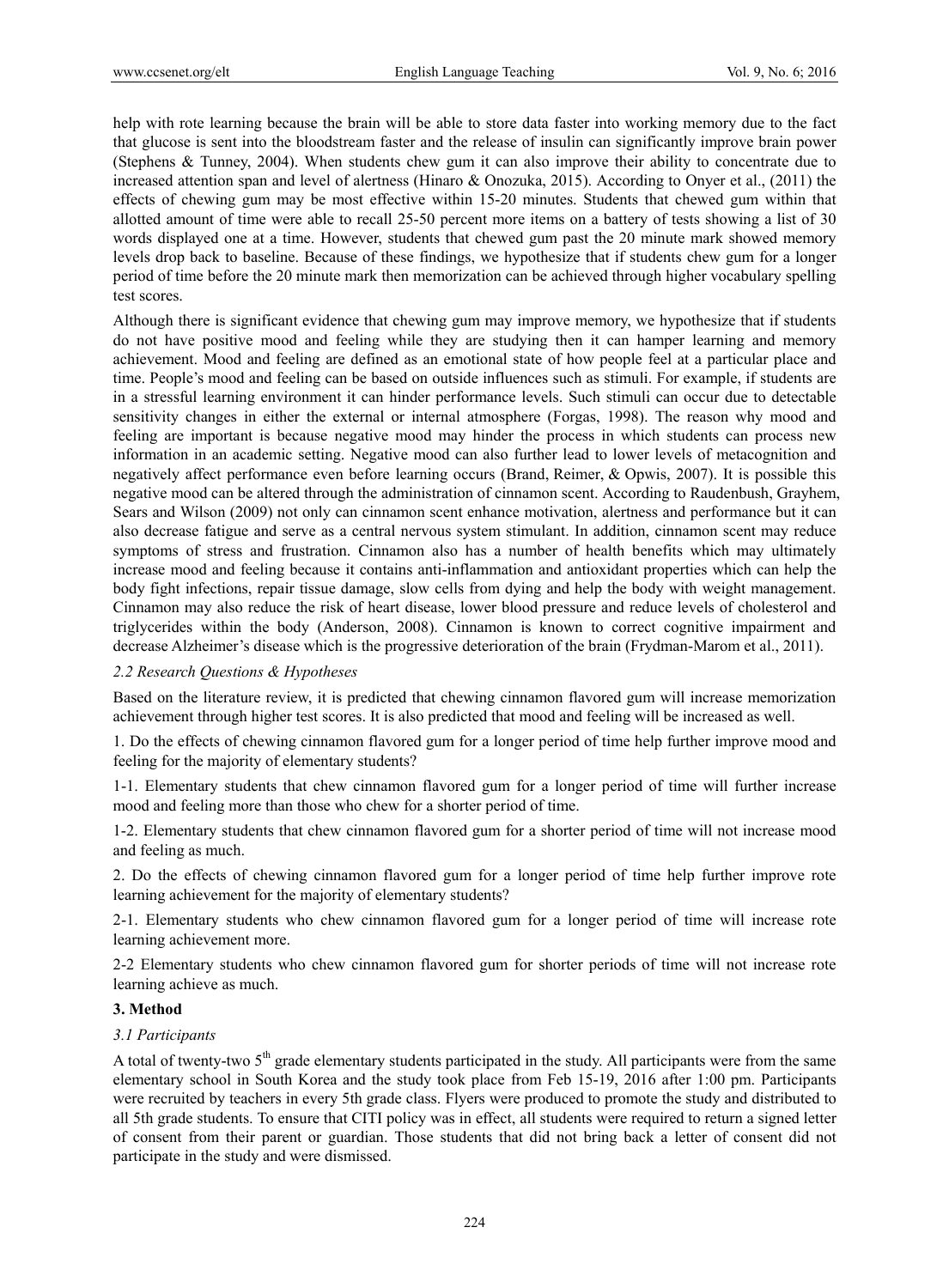## *3.2 Procedures*

Students were required to take 4 spelling tests with 1 given every day over the course of 4 days. With the exception of day 1, all students were given a piece of Trident cinnamon flavored gum and a napkin to put on top of their desk before the experiment began. Then students were required to fill out the pre-mood and feeling questionnaire. Afterwards, the researcher handed out a piece of paper with 20 spelling words appropriate for Korean 5th graders studying ESL. Then students were required to listen and repeat while the researcher pronounced all 20 spelling words 2 times each. For the subsequent days of testing new spelling words were used to replace the previous words from the last testing. Afterwards, students were required to study on their own for 15 minutes using the rote learning technique. Lastly students were required to take the spelling test to determine memorization achievement and answer the post-questionnaires pertaining to mood and feeling. The only difference between days 2-4 is that students were given gum and chewed it during their study time before they took the spelling test. For the 2<sup>nd</sup> day, students were required to chew gum for 5 minutes while they were studying. After the time has elapsed, students were required to remove the gum and resume studying for the remaining 10 minutes. For the  $3<sup>th</sup>$  day students had 10 minutes and for the  $4<sup>th</sup>$  day 15 minutes of chewing gum before they were required to remove the gum and resume studying. The rest of the procedures were the same. The reason why we chose 0, 5, 10, 15 minutes was because there is enough evidence to support greater increase in academic performance if students chew gum for a longer period of time before the 20 minutes.

### *3.3 Materials*

YBM English  $5<sup>th</sup>$  grade textbook was selected because the spelling words for this experiment were designed for Korean 5th grade students. The testing materials were created and administered by YBM ECC which is a professional English language school supported by the Republic of Korea that creates testing material for kindergarten, elementary and middle school students.

#### *3.4 Measures*

Students responded to a motified Mood and Feeling scale. The original version used a three-step scale; however, for more accuracy we expanded into a 5-point Likert scale with 1 representing strongly disagree to 5 representing strongly agree. All questionnaires had been translated in Korean and distributed to all participants

**Mood and Feeling** was used to assess participant's current level of how they felt before and after taking the spelling test. The Mood and Feeling scale was created and validated by (Angold et al., 1995). The scale consists of thirteen questions, such as "I felt miserable or unhappy" and "I thought I could never be as good as other kids." The questionnaire has been found to have internal vailidy between 0.85 and 0.87 and test-retest reliability of 0.75 (Costello at al., 1991).

## *3.5 Data Analysis*

SPSS 23 (IBM, Somer, NY, USA) and Microsoft EXCEL 2010 (Microsoft, Washington, USA) were used to input data. Descriptive statistics were used on all variables to determine the minimum, maximum, mean and standard deviation. Repeated measures ANOVAs were used to determine if chewing cinnamon flavored gum can increase mood, feeling and memorization through higher spelling test scores.

#### **4. Results**

# *4.1 Demographic Characteristics*

The sample consisted of 22  $5<sup>th</sup>$  grade students. The mean age was 12.86 years (*SD*=0.35), males (45.4%, *n*=10 females (54.5%, *n*=12). All respondents were native Korean and their native language was Korean while English was their  $2<sup>nd</sup>$  language.

# *4.2 Discriptive Statistics*

The statistical descriptions of variables are noted in the following table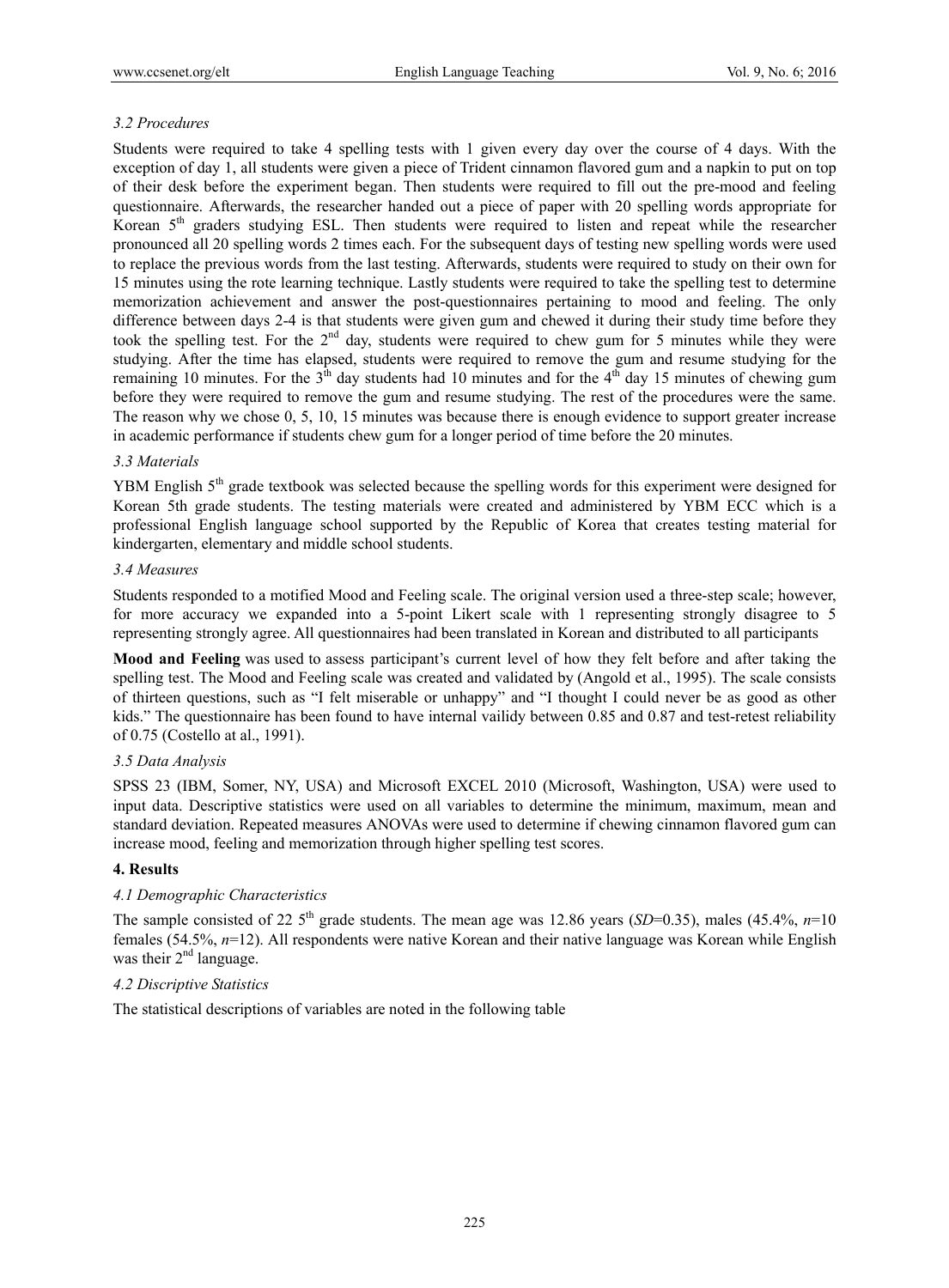| <b>Variable</b>                 | N  | Min. | Max.  | Mean  | SD.  |  |
|---------------------------------|----|------|-------|-------|------|--|
| 0 Minute Spelling Test          | 22 | 3.00 | 20.00 | 13.46 | 5.09 |  |
| 0 Minute Pre-Mood and Feeling   | 22 | 1.00 | 4.76  | 1.88  | 1.08 |  |
| 0 Minute Post-Mood and Feeling  | 22 | 1.00 | 4.69  | 1.94  | 1.19 |  |
| 5 Minute Spelling Test          | 22 | 1.00 | 20.00 | 12.45 | 5.87 |  |
| 5 Minute Pre-Mood and Feeling   | 22 | 1.00 | 4.61  | 1.90  | 1.13 |  |
| 5 Minute Post-Mood and Feeling  | 22 | 1.00 | 4.61  | 1.86  | 1.13 |  |
| 10 Minute Spelling Test         | 22 | 4.00 | 20.00 | 12.09 | 4.93 |  |
| 10 Minute Pre-Mood and Feeling  | 22 | 1.00 | 4.84  | 2.09  | 1.28 |  |
| 10 Minute Post-Mood and Feeling | 22 | 1.00 | 4.69  | 1.98  | 1.24 |  |
| 15 Minute Spelling Test         | 22 | 7.00 | 20.00 | 14.09 | 4.65 |  |
| 15 Minute Pre-Mood and Feeling  | 22 | 1.00 | 4.61  | 1.94  | 1.16 |  |
| 15 Minute Post-Mood and Feeling | 22 | 1.00 | 4.30  | 1.67  | 0.99 |  |

#### Table 1. Data for test, mood and feeling

#### *4.3 Results (Research Question 1)*

A repeated measures analysis of variance was performed on the test scores across the four gum conditions (0,5, 10 and 15 minutes of chewing). A significant effect was found among the gum conditions, F(3,63)=5.23, p=.003,  $\eta^2$ <sub>partial</sub>=.20, Power=.91. LSD pairwise comparisons indicated performance in the no gum chewing condition  $(M=13.46, SE=1.09)$  was greater than the 10 minute gum chewing condition  $(M=12.09, SE=1.05)$ , p=.002. Additionally, performance in the 15 minute gum chewing condition (M=14.09, SE=.99) was greater than both the 5 minute and 10 minute gum chewing conditions, p=.04 and .001, respectively.

#### *4.4 Results (Research Question 2)*

A repeated measures analysis of variance was performed incorporating pre- and post-ratings on the 13 mood and feeling scores across the four gum conditions. No significant effect was found among the four chewing gum conditions,  $F(3,63)=38$ , p=.77,  $\eta^2$ <sub>partial</sub> = 02, Power=.12. No significant gum condition x mood and feeling score x pre/post effect was found,  $F(36, 756) = .87$ ,  $p = .69$ ,  $\eta^2$ <sub>partial</sub> = 0.04, Power=.87.

#### **5. Discussion**

In conclusion, the purpose of the study was to determine if the effects of chewing cinnamon flavored gum can increase mood, feeling and spelling acquisition. The test scores indicated that 15 minutes of chewing resulted in better performance than 5 or 10 minutes of chewing. However, there were no significant outcomes related to the mood and feeling scores. Chewing gum enhances test scores because the brain is able to store data faster into working memory. This is due to glucose entering the bloodstream faster and the release of insulin significantly improving memory function (Stephens & Tunney. 2004). Onyer et al. (2011) research supports this because chewing gum can be most effective within 15-20 minutes. According to their research, students that chewed gum within that allotted amount of time were able to recall 25-50 percent more items on a battery of tests showing a list of 30 words displayed one at a time. In addition, students that chew gum will also improve their ability to concentrate due to increased attention span and level of alertness (Hinaro & Onozuka, 2015). However, according to the second part of our research, mood and feeling scores did not increase. This may be due to some indicating that the scent of cinnamon within the gum was too strong, thus potentially inversely affecting mood and feeling scores. According to Fotland, Paulsen, Sanner, Alexander and Husøy (2012) too much cinnamon can have an adverse health effect due to its coumarin content. Coumarin is a fragrant crystalline compound  $C_9H_6O_2$ that may damage the liver and thin the bloodstream. Too much coumarin can also cause increased heart rate and perspiration. Since the gum in the present study has a high coumarin concentration, it may have caused students to react negatively. The limitations of our study did not include any data on the student's diet. It is very possible that some students may have exceeded the amount of cinnamon that could have impacted our results.

Suggestions for future research on this topic would include a complete analysis of the student's diet before and after the study. Further studies should also address hedonic ratings of the scent made by the participants, as these could serve as covariates for mood and feeling assessments. Next, due to our low participant numbers and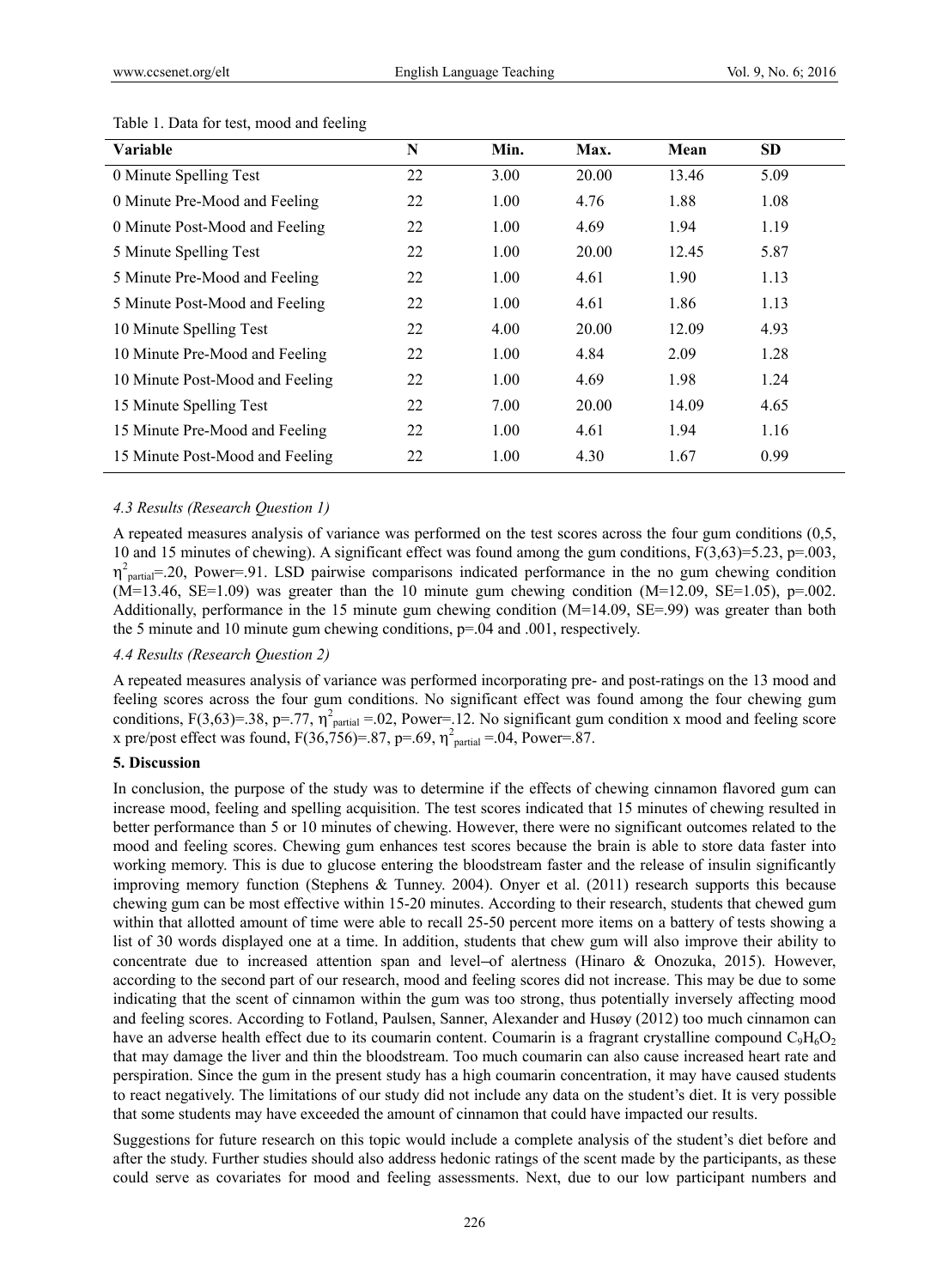limited time, our study used ANOVA repeting measures; however, we believe that a control group and a pre-test should be implimented to compare the effects of both groups through ANOVA multiple regression. Lastly, since learning a second language may be stressful for Korean students it might be beneficial to add a stress level scale to see if there are any covariates to the present variables used in this experiment.

#### **Acknowledgements**

I would like to thank Dr. McCutcheon for bringing Dr. Raudenbush to help out with the grammar, spelling and statistics. I would also like to acknowledge Dr. Kim for provoding theoretical advice. Lastly, I would like to acknowledge Richard Santos and Charles Im for making every attempt at helping me obtain the gums needed for this experiment.

#### **References**

- Anderson, R. A. (2008). Chromium and polyphenols from cinnamon improve insulin sensitivity. *Proceedings of the Nutrition Society, 67*(1), 48-53. http://dx.doi.org/10.1017/S0029665108006010
- Angold, A., Costello, E. J., Messer, S. C., Pickles, A., Winder, F., & Silver, D. (1995). The development of a short questionnaire for use in epidemiological studies of depression in children and adolescents. *International Journal of Methods in Psychiatric Research, 5*, 237-249.
- Brand S, Reimer, T., & Opwis, K. (2007). How do we learn in a negative mood? Effects of negative mood on transfer and learning. *Learning and Instruction, 17*, 1-16. http://dx.doi.org/10.1016/j.learninstruc.2006.11.002
- Costello, E. J., Benjamin, R., Angold, A., & Silver, D. (1991). Mood variability in adolescents: A study of depressed, nondepressed and comorbid patients. *Journal of Affective Disorders, 23*, 199-212. http://dx.doi.org/10.1016/0165-0327(91)90101-W
- Forgas, J. P. (1998). On feeling good and getting your way: Mood effects on negotiator cognition and bargaining strategies. *Journal of Personality and Social Psychology, 74*(3), 565. http://dx.doi.org/10.1037/0022-3514.74.3.565
- Fotland, T. Ø., Paulsen, J. E., Sanner, T., Alexander, J., & Husøy, T. (2002). Risk assessment of coumarin using the bench mark dose (BMD) approach: Children in Norway which regularly eat oatmeal porridge with cinnamon may exceed the TDI for coumarin with several folds. *Food and Chemical Toxicology, 50*(3), 903-912.
- Frydman-Marom, A., Levin, A., Farfara, D., Benromano, T., Scherzer-Attali, R., Peled, S., ... Ovadia, M. (2011). Orally administrated cinnamon extract reduces beta-amyloid oligomerization and corrects cognitive impairment in Alzheimer's disease animal models. *PLoS One, 6*(1), e16564. http://dx.doi.org/10.1371/journal.pone.0016564
- Hirano, Y., & Onozuka, M. (2015). Chewing and Attention: A Positive Effect on Sustained Attention. *BioMed Research International,* 1-6. http://dx.doi.org/10.1155/2015/367026
- Li, X., & Cutting, J. (2011). Rote learning in Chinese culture: Reflecting active Confucian-based memory strategies. *Researching Chinese learners* (pp. 21-42). Palgrave Macmillan UK. http://dx.doi.org/10.1057/9780230299481\_2
- Meyer, J. P., & Fawcett, D. (2008). The use of chewing gum for preventing postoperative ileus. *BJU international, 101*(1), 1-2.
- Nakatani, N. (1997). Antioxidants from spices and herbs. In F. Shahidi (Ed.), *Natural antioxidants: chemistry, health effects, and applications.* AOCS Press, Champaign, IL.
- Onyper, S. V., Carr, T. L., Farrar, J. S., & Floyd, B. R. (2011). Cognitive advantages of chewing gum. Now you see them, now you don't. *Appetite, 57*(2), 321-328. http://dx.doi.org/10.1016/j.appet.2011.05.313
- Plunkett, K., & Marchman, V. (1993). From rote learning to system building: Acquiring verb morphology in children and connectionist nets. *Cognition, 48*(1), 21-69. http://dx.doi.org/10.1016/0010-0277(93)90057-3
- Raudenbush, B., Grayhem, R., Sears, T., & Wilson, I. (2009). Effects of Peppermint and Cinnamon Odor Administration on Simulated Driving Alertness, Mood and Workload. *North American Journal of Psycholog*y, 11, 245-256.
- Stephens, R., & Tunney, R. J. (2004). Role of glucose in chewing gum-related facilitation of cognitive function. *Appetite, 43*(2), 211-213. http://dx.doi.org/10.1016/j.appet.2004.07.006